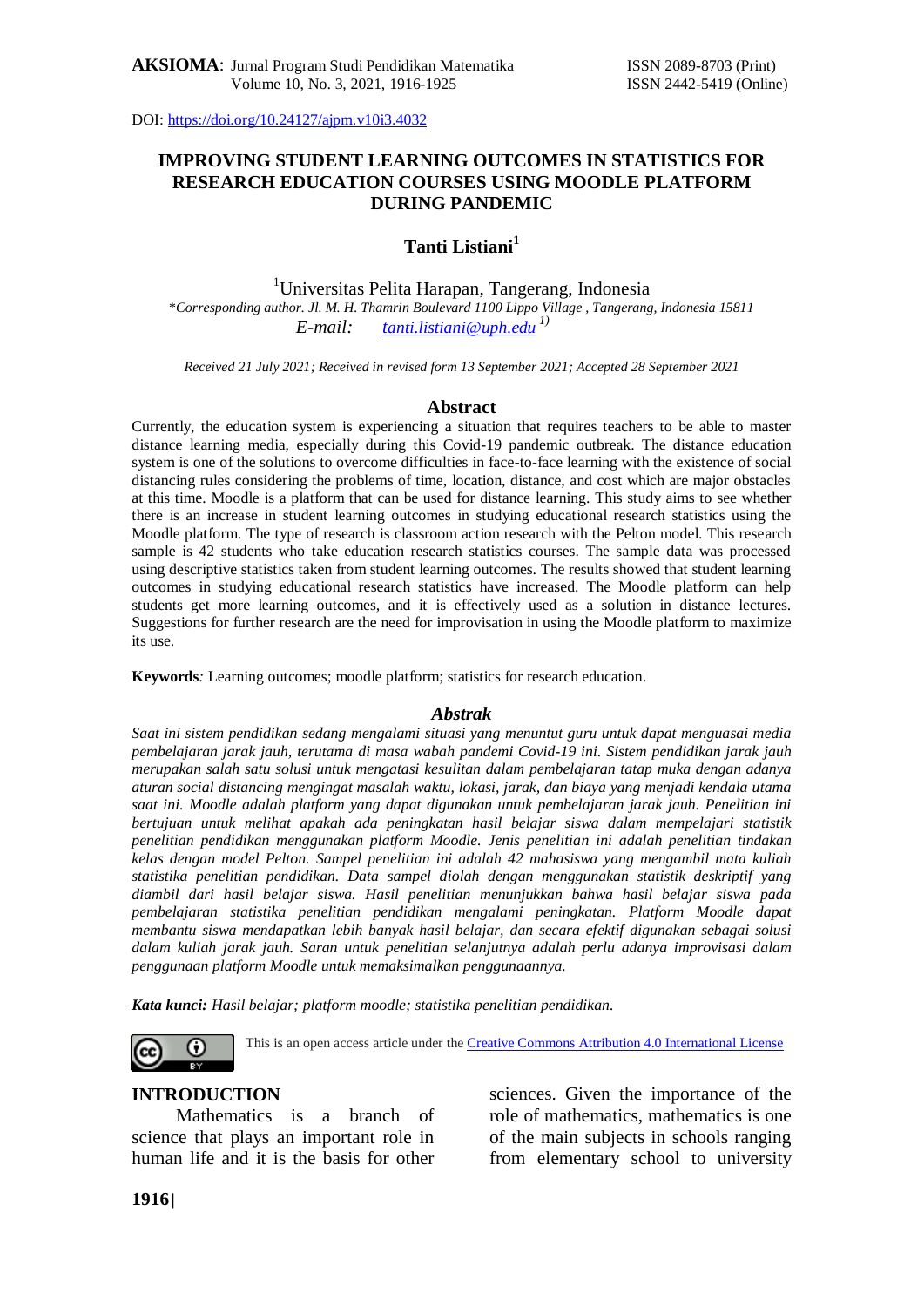(Yensy, 2012). One of the branches of science in mathematics is statistics. Statistics is an important subject to be taught at the secondary school to university level. In the faculty of education, there are special courses that need to be taught, namely Educational Research Statistics. This course is a compulsory subject to be taken to support students' ability to process statistical data. This course teaches how to process data, collect, analyze and even give conclusions on research data. In general, the goal of learning statistics from American Physocology Association is students are expected to to evaluate research results, by interpreting statistical results correctly (McGrath, 2014). In other words, the purpose of studying statistics is that students are expected to master statistical concepts that can be used to conduct research. However, in practice, many students have difficulty understanding the statistical concept, so that not a few students experience anxiety in studying statistics and cause a lack of responsibility for the tasks given (Ningsih Y.L, 2017).

Many students think that statistics courses are difficult courses to understand because they contain many formulas and need to process data. This problem is seen when students work on statistical tasks. Most students have low learning outcomes.

Learning outcomes are the abilities possessed by students after receiving their learning experiences (Hasibuan, 2015). The definition of learning outcomes is a reflection of the learning effort. The better the learning effort, the better the results achieved. Good learning outcomes will be achieved by students if they can overcome the learning difficulties they experience (Fitriana S, Ihsan H, 2015).

Some students consider statistics a difficult subject. Therefore, many of the students taking statistics lessons are nothing more than routines to fill out attendance lists, look for grades without awareness to add insight and skills, students just come, sit, listen, and take notes (Nasir, 2016).

As experienced by some students from the 2019 FIP UPH batch, 42 students had a low average learning outcome of 43,57. Low statistics learning outcomes make some students repeat the course. Consequently, the time required to graduate from university also increases. Opportunities to get or open jobs are reduced because graduation is hampered so that after graduation, they compete with fresh graduates who graduate on time and the workforce who have not found work (Hidayat, 2020).

Another problem that arises is because of the conditions currently happening in the world due to the Covid-19 pandemic that has occurred since 2020. Because of this, all learning activities that occur must be carried out remotely. Therefore, lecturers need to understand the characteristics of the material and students in the learning process, especially Many mathematics teachers use class time by discussing past assignments, giving new lessons, and giving assignments to students about the selection of learning models. (Sobel, 2001). This approach that is carried out routinely every day is boring, dangerous, and destroys all students' interests. This habit will unwittingly lead to low student learning outcomes, especially material on statistics (Panjaitan, 2016).

Lecturers need to think about online media that can help overcome student problems in studying statistics for educational research. Why the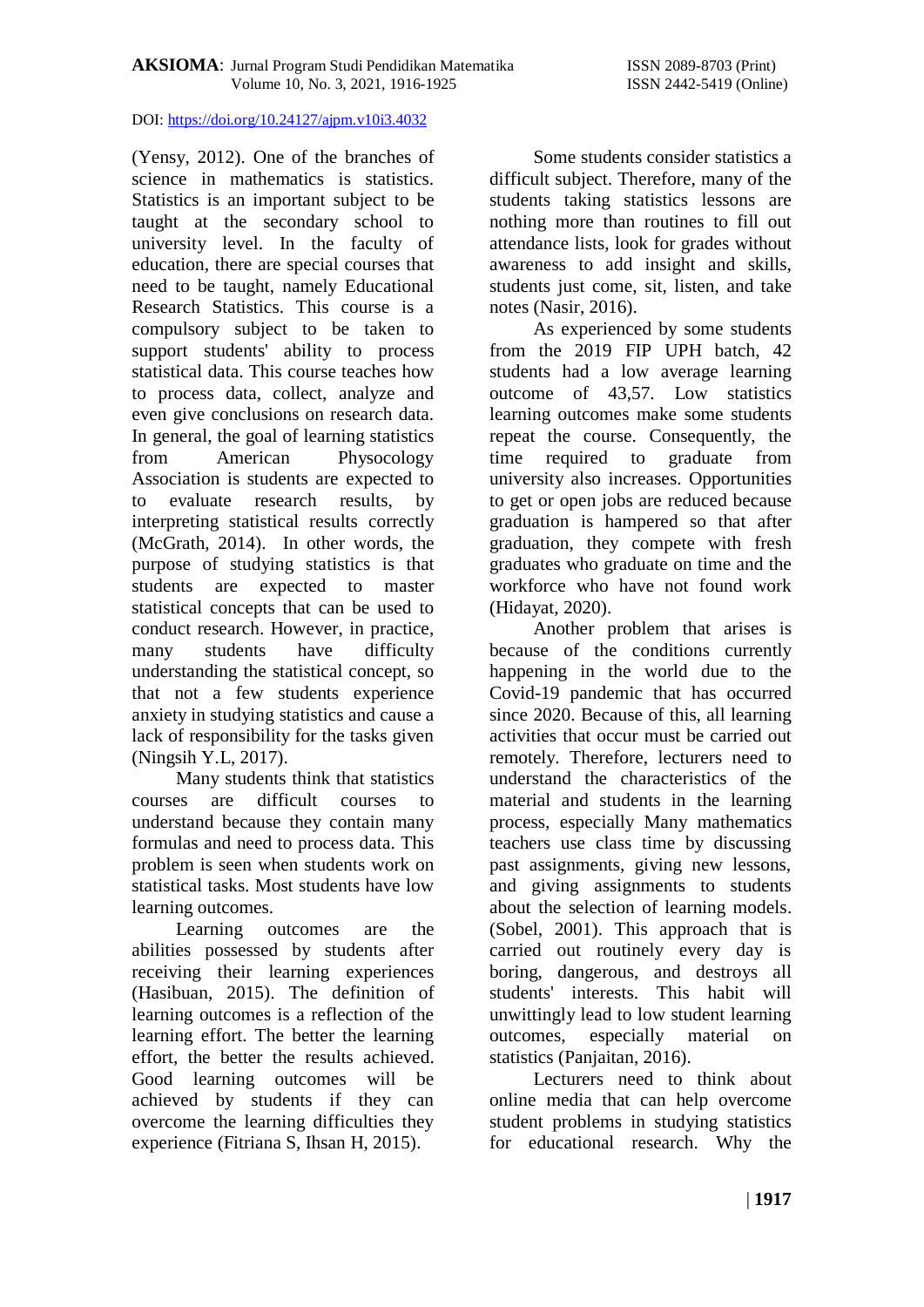solution to the problem is the use of online media. Because previously Moodle had not been used optimally, the lecturer was only limited to uploading material. While Moodle offers many features that can improve student learning outcomes. Moodle has an effect on student learning outcomes (Setiawan, 2013).

Furthermore, because of this unfinished pandemic. Learning must be carried out online. In online learning, facilities are needed that can help lecturers and students interact with each other. Lecturers need to explore more media include online platform so that learning objectives can be achieved optimally. Moreover, at this time, learning that is carried out must be carried out remotely. Internet and online media used in learning has an important role to carry out distance learning (Pasaribu, M.H & Listiani, T 2021). Lecturers need to use media or platforms that can help these problems. One of the platforms that can be used is Moodle. Moodle is a digital platform to facilitate distance learning (Badia, Martín & Gomes, 2019). Many features can be explored by using Moodle. Learning that is carried out using Moodle can also be carried out flexibly. So that students can study anywhere and anytime (Rizal & Walidain, 2019). By using Moodle, teachers can upload materials, give quizzes, give assignments, and conduct discussions (Sara, K., Witi, F.L., Mude, 2020).

Moodle stands for 'Modular Object-Oriented Energetic Learning Environment'. It may be a web-based Learning Administration Framework (LMS), unreservedly given as an Open Source computer program and created to back on the ground, blended as well as hybrid teaching and learning. Moodle is one of the foremost prevalent online stages utilized for instructive purposes (A. Badia, D. Martín, 2019; C. DeMedio, C. Limongelli, F. Sciarrone, 2020). In comparison with other comparative LMSs, such as Schoology or A Tutor, Moodle stands out with its customizable plan and a tremendous assortment of devices that can be successfully utilized to form both synchronous and asynchronous learning openings (Krouska, Troussas, & Virvou, 2018).

In higher education, Moodle is commonly inserted inside a locally branded LMS and permits for the improvement of an internet course zone, to which particular computerized assets and exercises can be included. The array of tools available in Moodle include but are not limited to: a file, a folder, a discussion forum, a chat, an assignment, a wiki, a blog, a glossary, a checklist, a workshop, a quiz, and various polling instruments. Within this virtual environment, students learn by direct, collaborative participation, where both students and teaching staff can have synchronized or nonsynchronized access to the platform (Oproiu, 2015).

This study will discuss the improvement of student learning outcomes in educational research statistics courses using the Moodle platform. The research formulation used is whether there is an increase in student learning outcomes in the statistics for research education course with the Moodle platform and how to increase it.

# **THE RESEARCH METHOD a. Research Design**

The model used in this study is the Classroom Action Research (CAR) method. CAR comes from the English term Classroom Action Research, which means research conducted in a class to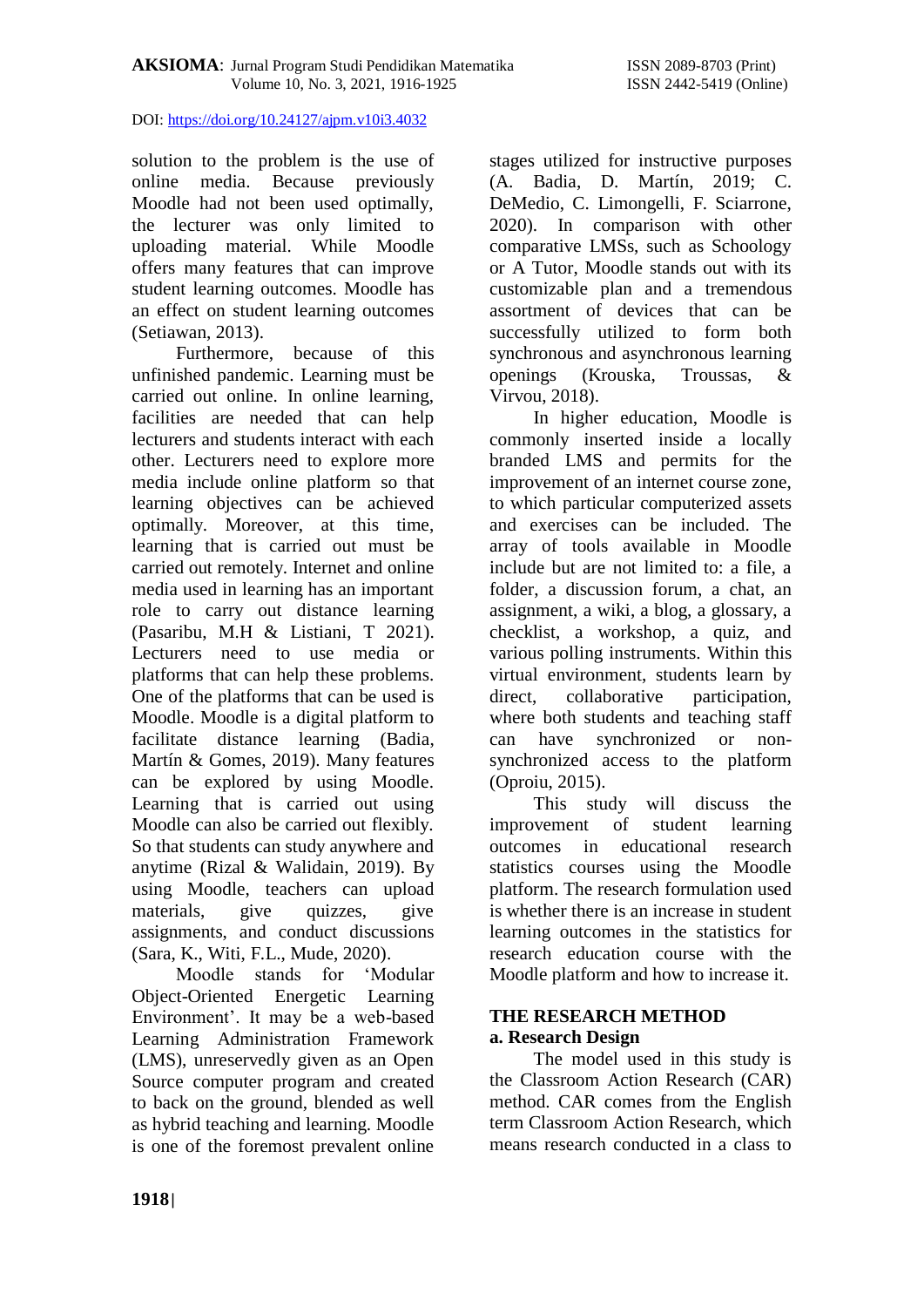find out the consequences of actions applied to a research subject in that class (Trianto, 2011). Class CAR is an observation of learning activities in the form of an action (given by the teacher for students to do), which is intentionally raised and occurs in a class simultaneously (Arikunto, Suhardjono, & Supardi, 2012). Based on the expert opinion above, CAR is a suitable research method used to solve problems that occur in the classroom by taking deliberate action and seeing its effect and CAR is reflective so that it triggers teachers to continue to update the learning system used. The CAR in this study is the CAR based on the Pelton stages, namely problem identification, data collection, action planning, action implementation, and assessment results (Pelton, 2010). In simple terms, it can be seen in the Figure 1.



Figure 1. Classroom Action Research Model according to Pelton

The actions carried out are 2 cycles, the actions carried out refer to the steps in the Pelton model, including issue identification, data collection, action planning, plan activation, and outcomes assessment.

*Issue Identification.* At this stage, observations were made on the implementation of learning. The teacher identifies the existing problems. The

problem that arises is that students are required to use a platform that helps in distance learning as a solution to reduce the spread of the covid-19 virus (Sudarti, 2020).

*Data Collection*. In this study, data collection was carried out through observations on student learning outcomes after working on statistical problems. The thing that is observed is when the observation is followed by after the action. That is how the implementation of learning using Moodle.

*Action Planning*. In this step, the teacher conducts a lesson plan that is specifically designed for distance learning. The thing that is focused on in this action planning is that the teacher prepares teaching materials which are then recorded in the form of videos, followed by compiling quiz questions on Moodle, opening discussion forums, attaching material files, etc.

*Activation Plans*. In this step, the teacher takes action. All learning plans are applied. The teacher must have finished doing the settings in Moodle. Then give instructions on what agenda students need to do during class sessions. The teacher also manages the time, students must have finished before the due date.

*Outcomes assessment*. This is the last step used. In this step, student learning outcomes will be seen after participating in distance learning. On each learning topic, students are required to complete a quiz in Moodle. The results of this quiz are used as a measuring tool, how students understand in studying statistical material. From these learning outcomes, it will be seen whether there is an increase in student learning outcomes from before.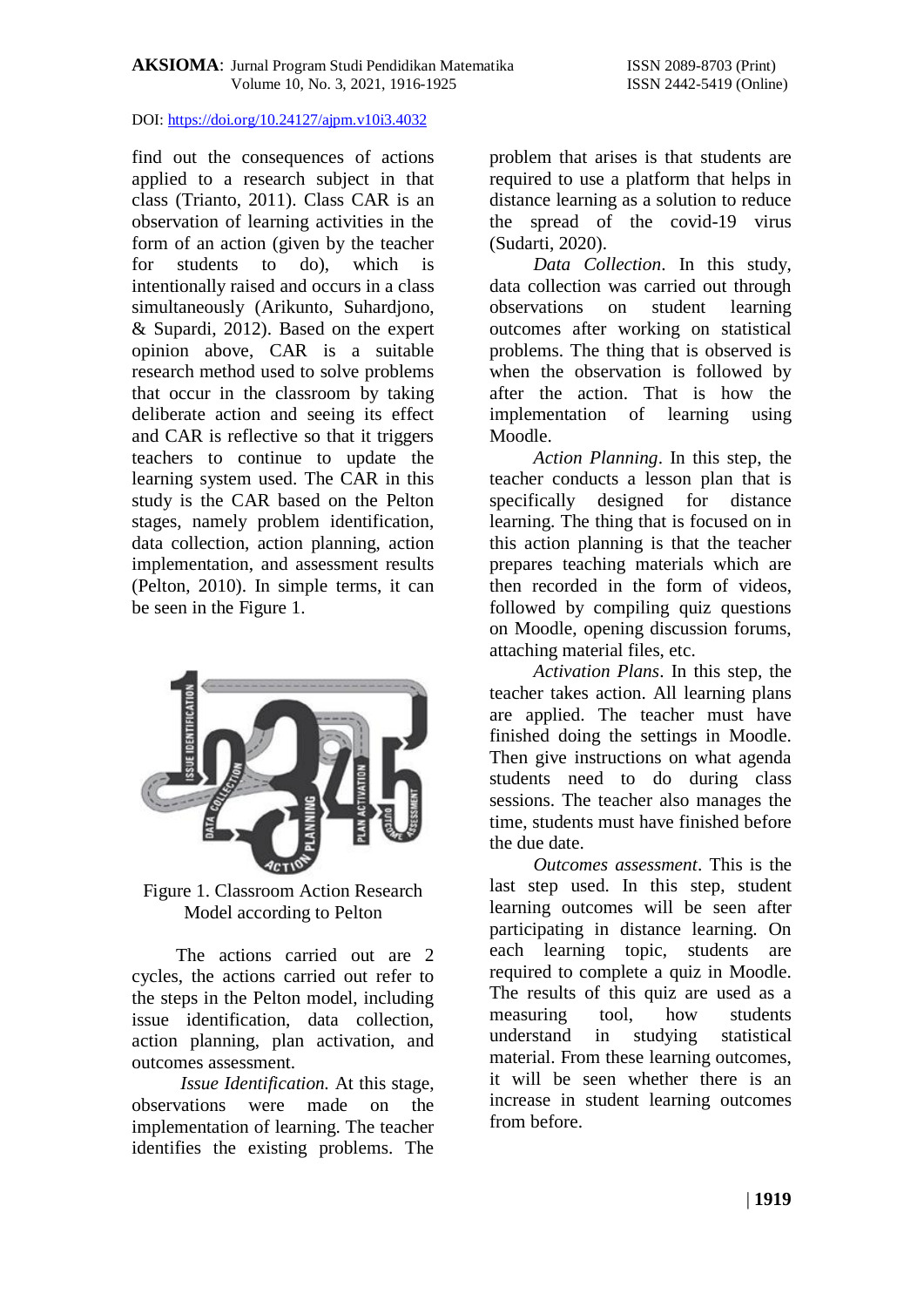## **b. Location and Data Sample**

The subjects in this study were students of the class of 2019 from the Chemistry and Biology Education study program from a private campus in Tangerang Indonesia called UPH. The selected students are those who take education research statistics courses. The number of one class is 42 students. All students are supposed to live in dormitories, but due to the unfinished COVID-19 pandemic, students return to their respective homes. The research location is a private university in Tangerang. This school provides complete facilities to support learning to run well and comfortably. The school is in an environment that supports teaching and learning activities. One of them provides the Moodle platform as learning support. This research was carried out in 2021 in the even semester when Indonesia was still experiencing the COVID-19 virus pandemic.

# **c. Instrument and Data Analysis**

The data instrument used is student learning outcomes after using Moodle. Student learning outcomes are obtained when students work on questions that are set in Moodle. The way to process the data is by using descriptive statistics, especially looking for the average value, maximum value, and minimum value of student learning outcomes. Data analysis was performed for each cycle in the Pelton model step. From the results of the average calculation for each cycle, it will be seen whether there is an increase in learning outcomes or not. The learning cycle will be stopped when students get average learning outcomes that meet the standards. In this study there are 2 learning cycles using the Pelton model.

## **RESULT AND DISCUSSION**

The results of this classroom action research reached 2 cycles. Before the data on student learning outcomes will be shown, the following will convey the value of student learning outcomes before being given action. The Diagram 1 shows the low student learning outcomes before being given treatment.



Diagram 1. Low grades of diagram students

It can be seen that the average obtained is 43, 57. The value is so small for students in understanding educational research statistics material. Actually, at this observation stage, students have started using the Moodle platform. However, the implementation of learning has not been maximized, the thing that causes it is that students are still not used to using this platform. Students are still used to face-to-face learning. Another reason is that the teacher does not give clear instructions in Moodle. So that student are confused in following every activity that has been arranged in Moodle. After reflecting on the previous learning process. Next, the teacher takes action, namely using the Moodle platform properly. The first thing to do is to make a lesson plan. Develop a learning agenda, compile teaching materials that are easy to learn, and prepare questions to measure learning outcomes.

This distance learning presents a great challenge for teachers. Because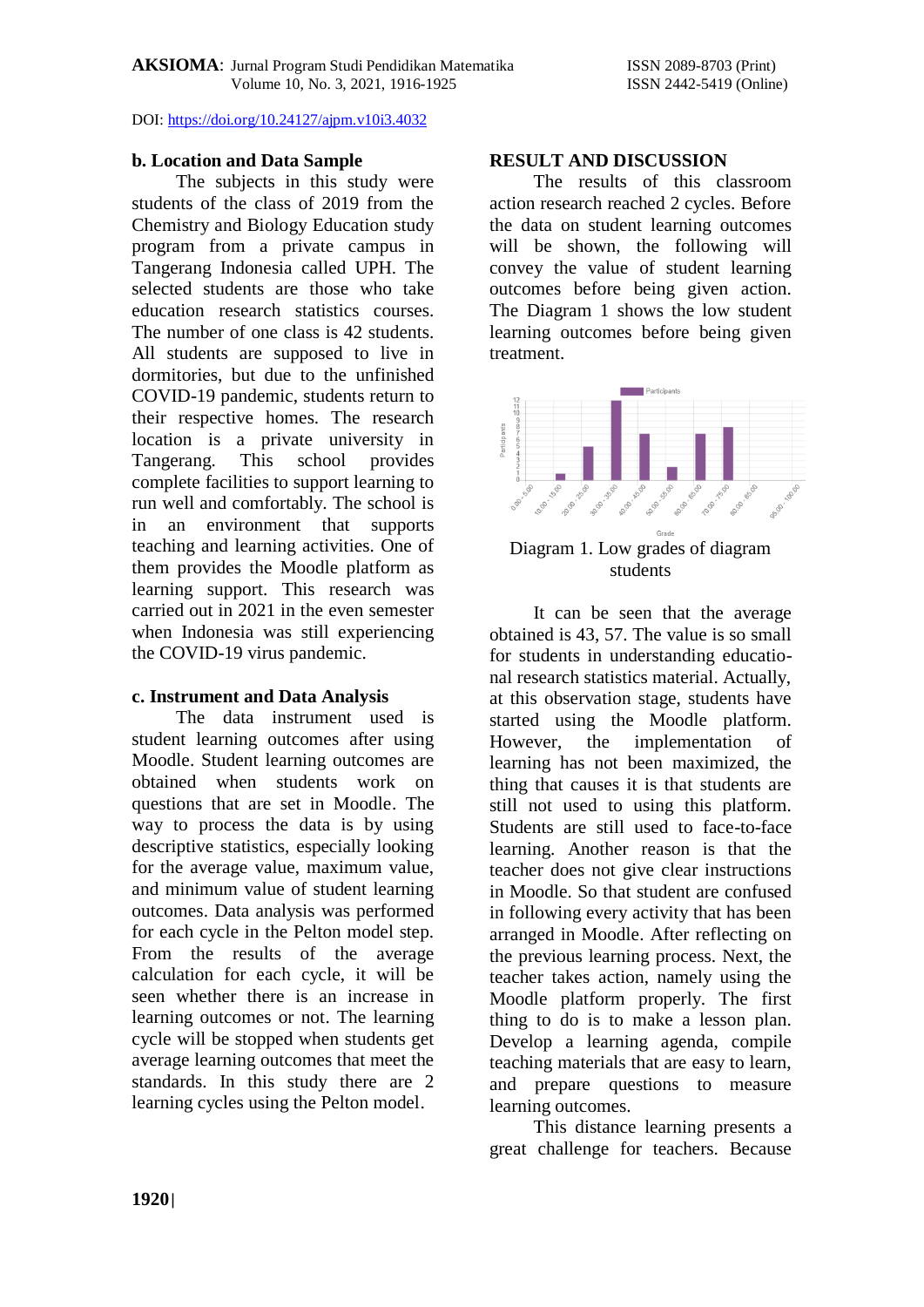teachers have to work extra to design lessons. The goal is that students can learn the material easily. The teacher records a learning video which is then uploaded to YouTube. After uploading then the youtube video link is embedded in Moodle. The teacher also provides teaching materials that have been given before the class schedule. The teacher also provides a discussion room so that students can ask about the difficulties they face.

In Figure 2, the following is a display of the Moodle used for teaching.



In this course, the teacher organizes and designs lessons. There are interesting things when using this platform, namely, there is level-up and activity completion that challenges students to complete each learning activity. All student learning activities are well recorded through this Moodle. So that when there are students who have not worked, the teacher can reprimand them. In addition, students who have not completed the previous activity can be set so that students cannot access the next activity. Of course, this is very challenging for students, to keep working on every learning activity in Moodle.

The following is a diagram of student learning outcomes after the first action was carried out.



Diagram 2. Student success in the first action

After students use the Moodle platform. It can be seen that students are enthusiastic about participating in learning. The average obtained by students in working on the questions is 84.74. This shows a good improvement from before the action was taken. The use of the Moodle platform has helped overcome the problems of student learning outcomes. Previously, students admitted that they felt confused in studying statistical material for educational research. But after the teacher gave clear instructions in Moodle. Students are helped and can convey what is the difficulty in studying statistics. From Diagram 3, there is a diagram for the second action. It can be seen that there is an increase in student learning outcomes in studying educational research statistics.



Diagram 3. Student success in the second action

Students get an average of 93.18 in working on the questions. This value can be said to be a very good value. The use of the Moodle platform can be said to be effective in helping to overcome the low student learning outcomes.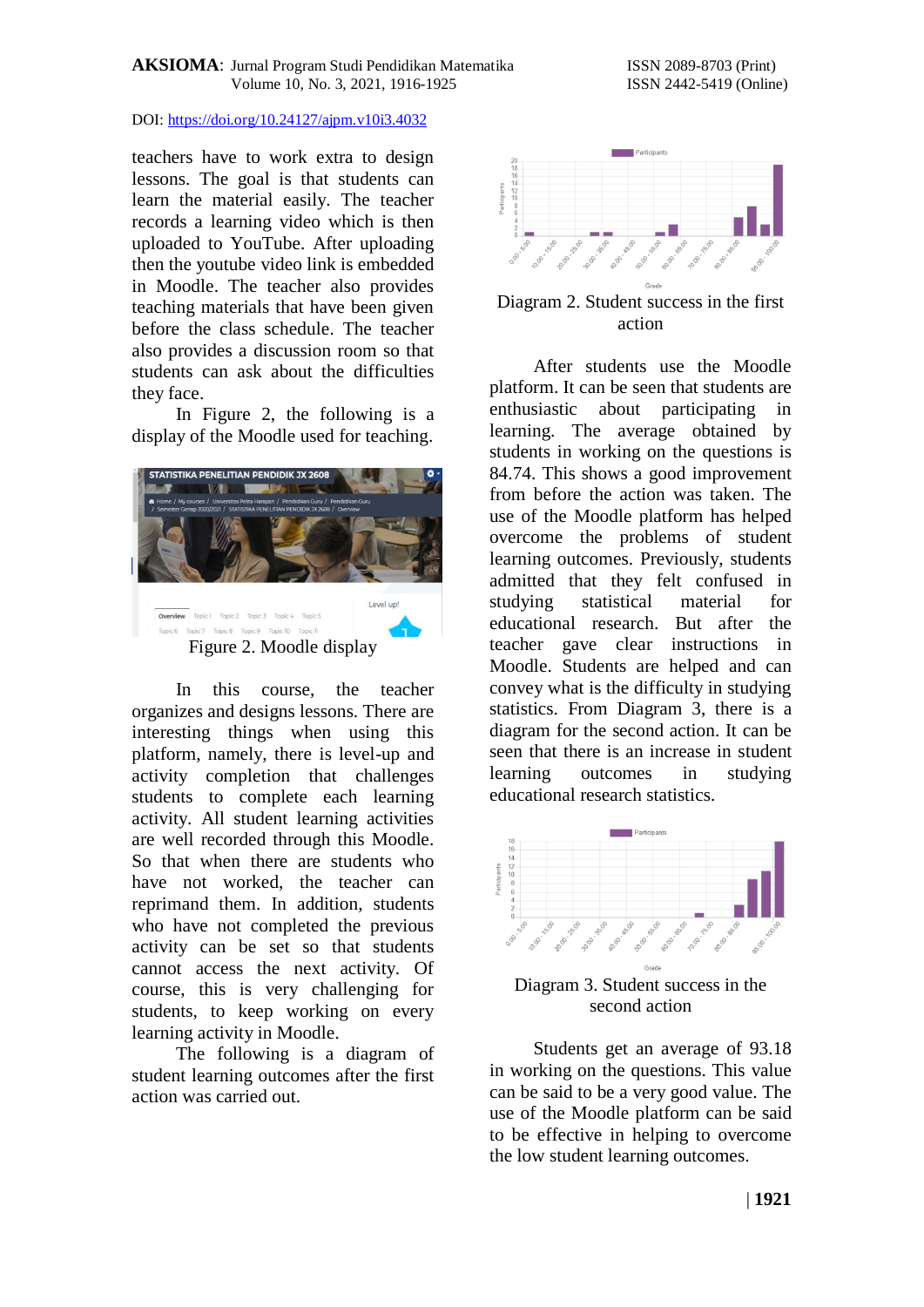Table 1 shows the comparison of learning outcomes from observation, action 1 to action 2.

Table 1. The comparison of student's learning outcomes

|      | <b>Observation</b> | <b>Action 1</b> | <b>Action 2</b> |
|------|--------------------|-----------------|-----------------|
| Mean | 43.57              | 84.74           | 93.17           |
| Max  | 70                 | 100             | 100             |
| Min  | 10                 | 4.55            | 66.67           |

The Table 1 shows that there is an increase in student learning outcomes after using the Moodle platform. In the observation phase, students obtained an average of 43,57 where there was one student who got a score of 10 and the maximum score obtained was 70. Then in the first action students obtained an average learning outcome of 84,74 where there was one student who got 4,55 and the maximum score obtained is 100. In the second act, the average obtained is 93,17. In this second action, a pretest result is carried out to see if there is consistency in student learning outcomes in working on statistical problems. It turned out that the learning outcomes obtained showed good results. Students experienced an increase in learning outcomes.

How the teacher organizes and designs learning greatly affects the success of learning in using the Moodle platform. Teachers need to have the ability to use technology, especially Moodle. Moodle has many features that can be put to good use. Moodle can be accessed via PC/laptop and even via smartphone. The most important thing so that learning can be achieved optimally is the willingness of the time given by the teacher. One of the weaknesses felt by teachers when using Moodle is that it takes a long time in setting up and inputting quiz questions. To overcome this, teachers need to

arrange well in advance of the class schedule. Teachers also need to recheck the timing of giving assignments. By adding level up and activity completion features, it seems that students' learning motivation is increasing. Students feel challenged to complete every activity given by the teacher. If students are left behind in one learning activity, students will be constrained to continue the next activity.

The use of quizzes also helps teachers to do the grading. By giving a quiz, students can see firsthand the value obtained after taking the quiz. So that, students can see which answers are still wrong and are moved to learn which parts have not been understood.

Another advantage is that the teacher can also have discussions with students to discuss the subject matter and check student understanding. Teachers can also arrange assignments to be done independently and in groups. There are other drawbacks to using Moodle. Among other things, there is the possibility of students cheating on each other with their classmates. To overcome this, the teacher overcomes by giving different types of questions for each student. Then the questions tested are also randomized, so this can reduce cheating that arises from students.

Previous research has also shown that Moodle has been reported to be an efficient way to improve academic achievement in some important specific aspects: declarative knowledge, general and on text use of learning strategies, approach to learning, self-regulation, and statistically significant differences in academic outcomes (J.C. Nunez, R. Cerezo, A. Bernardo, P. Rosario, A. Valle, E. Fernandez, 2011). I. Novo-Corti, L. Varela-Candamio (2013)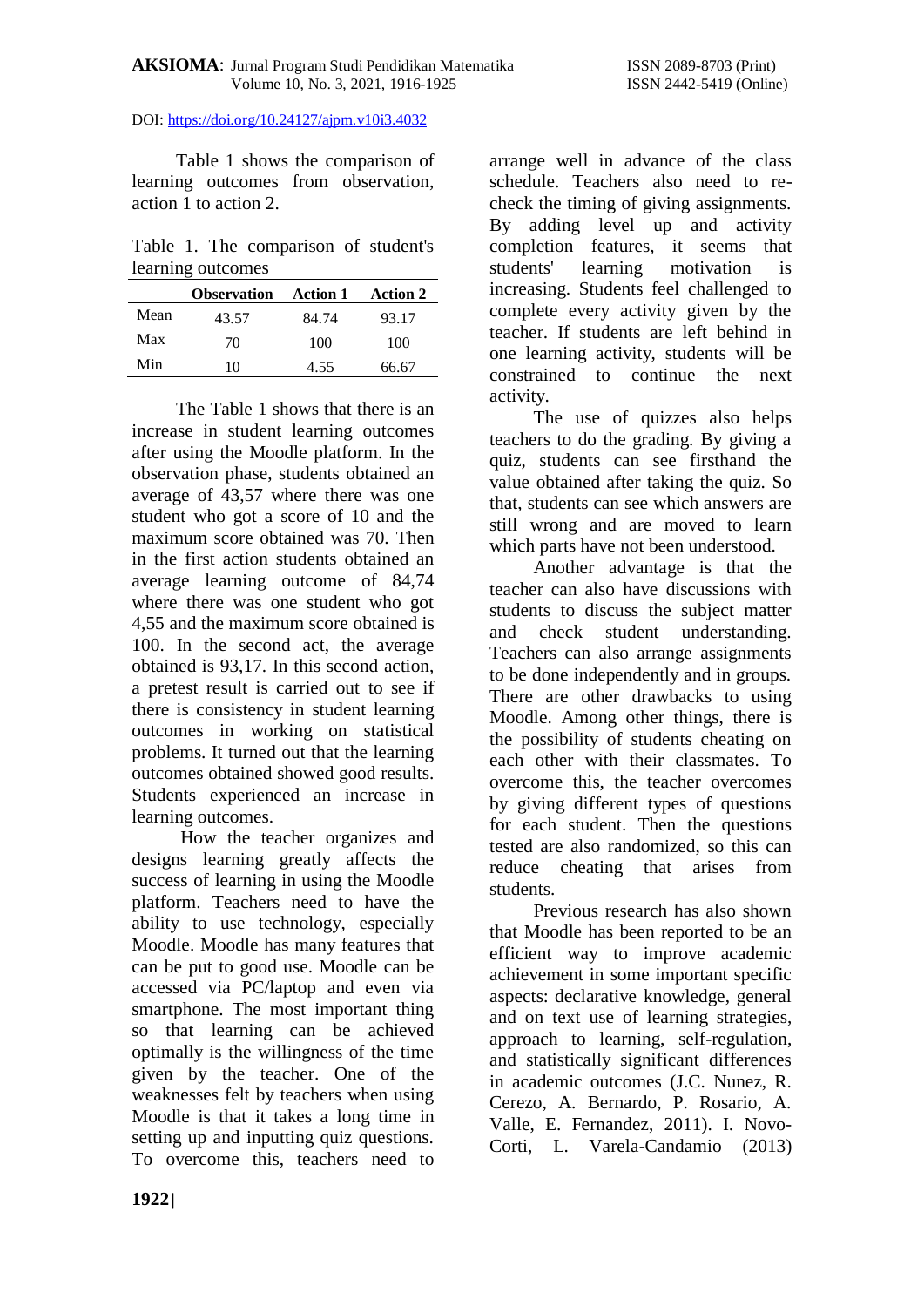showed promotion of participation, motivation, competence, and qualifications in the students by using mixed e-learning (Moodle multiplechoice tests) and face-to-face (traditional classroom exams) teaching. Yang, Y.C. Chuang, L.Y. Li (2013) also provided a study with students' significantly improved English learning skills using Moodle.

The data collected amid the utilize of Moodle to oversee a course can be valuable in connection to anticipating the scholarly comes about of the understudies. E. Romero L. García & J. Ceamanos (2021) created a particular Moodle mining instrument pointed at teaches to classify the understudies depending on their utilization of courses in arrange to foresee the students' last scholastic marks. As an imperative device for making a difference the conventional address, the utilize of tests was appeared within the think about as the most determiner of last marks, even though a few other exercises might offer assistance the educators to choose whether to advance or diminish a few of them to progress the results. Moodle tests can moreover be utilized to move forward developmental evaluations (D. Cohen & Sasson, 2016).

Another research was obtained from (Samsuddin, Rahman & Nadjib, 2013) stating that the use of Moodle can improve students' mathematics learning outcomes and also students' motivation. Sitanggang (2019) also stated the same thing that the use of Moodle on student learning outcomes was more effective than those who did not use it. Meanwhile, Fadillah, Munoto & Nurlaela (2014) through their research concluded that the use of e-learning Moodle has been proven to lead to better student learning outcomes compared to the use of LKS media. So,

it can be concluded that this research is in line with previous research that the use of Moodle can improve student learning outcomes.

## **CONCLUSION AND SUGGESTION**

The results showed that the Moodle platform could improve student learning outcomes in educational research statistics lectures. It can be seen that the average student in the first cycle is 84.74 while in the second cycle is 93.17. The implementation of learning using the Moodle platform is certainly not perfect, the advice that can be given is that teachers need to observe the devices used by students. Whether the facilities used support or not during learning to use Moodle, as well as the need for special regulations for students who are constrained by the network. Teachers also need to pay attention to the division of time in each learning activity wisely. For this reason, the suggestion for further research is the use of the Moodle platform can also be seen whether it is able to increase student learning motivation or student learning independence

# **REFERENCES**

- A. Badia, D. Martín, M. G. (2019). Teachers' Perceptions of The Use of Moodle Activities and Their Learning Impact in Secondary Education. *Technology Knowledge and Learning*, *24,*(3), 483-499. https://doi.org/https://dx.doi.org/10.1 007/s10758-018-9354-3
- A. Krouska, C. Troussas, M. V. (2018). Comparing LMS and CMS Platforms Supporting Social e-Learning in Higher Education. *8th International Conference on Information, Intelligence, Systems and Applications IISA*, *2017*, 1–6. https://doi.org/https://dx.doi.org/10.1 109/IISA.2017.8316408

Anjar Isna Fadillah, Munoto, L. N.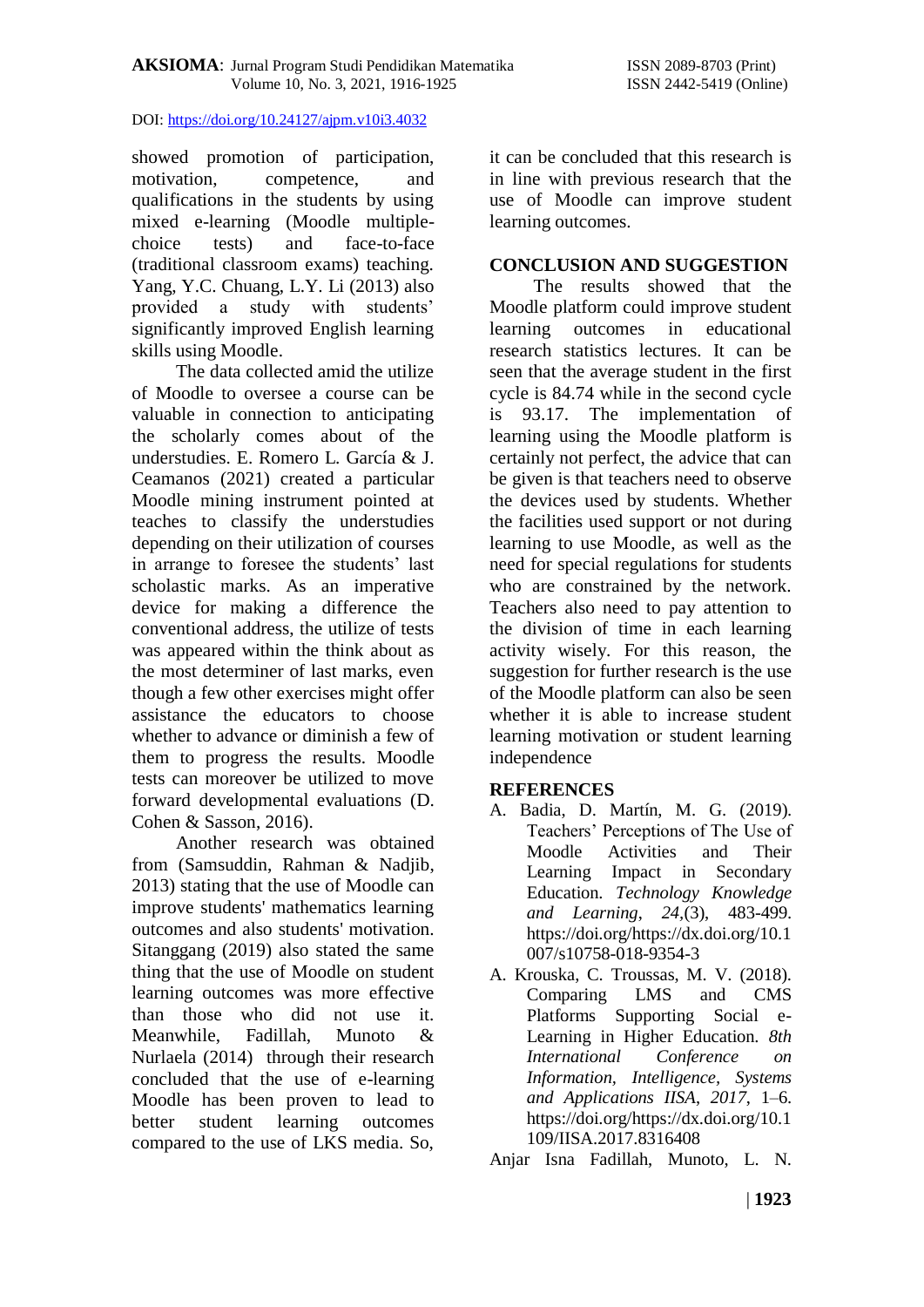(2014). Pengaruh Media Pembelajaran (E-Learning Moodle, LKS) Dan Motivasi Terhadap Hasil Belajar Pengoperasian Perangkat Lunak Lembar Sebar di Smkn 1 Mojokerto. *Jurnal Pendidikan Vokasi: Teori Dan Praktek*, *2*(1).

- Arikunto S, Suhardjono, S. (2012). *Penelitian Tindakan Kelas*. PT Bumi Aksara.
- B, R. S. & W. (2019). Pembuatan Media Pembelajaran E-Learning Berbasis Moodle pada Matakuliah Pengantar Aplikasi Komputer Universitas Serambi Mekkah. *Jurnal Ilmiah Didaktika*, *19*(2), 178–192.
- C. DeMedio, C. Limongelli, F. Sciarrone, M. T. (2020). Moodlerec: A Recommendation System for Creating Courses Using The Moodle E-Learning Platform. *Computers in Human Behavior*, *104*. https://dx.doi.org/10.1016/j.chb.201 9.106168
- D. Cohen, I. S. (2016). Online Quizzes in A Virtual Learning Environment as A Tool for Formative Assessment. J. Technol. *Sci. Educ*, *6*, 188–20. https://doi.org/https://dx.doi.org/10.3 926/jotse.217
- E. Romero L. García & J. Ceamanos. (2021). Moodle and Socrative Quizzes as Formative Aids on Theory Teaching in A Chemical Engineering Subject. *Education for Chemical Engineers*, *36*, 54–64. https://doi.org/https://dx.doi.org/10.1 016/j.ece.2021.03.001
- Fitriana S, Ihsan H, A. S. (2015). Pengaruh Efikasi Diri, Aktivitas, Kemandirian Belajar dan Kemampuan Berpikir Logis terhadap Hasil Belajar Matematika pada Siswa Kelas VIII SMP. Program Pascasarjana Universitas Negeri Makassar. *Journal of EST*,  $1(2)$ , 86 –10. https://doi.org/https://dx.doi.org/10.2 6858/est.v1i2.1517
- Hasibuan, I. (2015). Hasil Belajar Siswa pada Materi Bentuk Aljabar di Kelas VII SMP Negeri Banda Aceh TP 2013/2014. *Jurnal Peluang*, *4*(1).
- Hidayat, A. (2020). Pengaruh Penggunaan Aplikasi Eviews Terhadap Kemampuan Pemecahan Masalah dan Hasil Belajar Statistik. *Maju*, *7*(1), 18–24.
- I. Novo-Corti, L. Varela-Candamio, M. R.-D. (2013). E-learning and face to face mixed methodology: evaluating effectiveness of e-learning and perceived satisfaction for a microeconomic course using the Moodle platform Comput. *Hum. Behav*, *29*, 410–415. https://doi.org/https://dx.doi.org/10.1 016/j.chb.2012.06.006
- J.C. Nunez, R. Cerezo, A. Bernardo, P. Rosario, A. Valle, E. Fernandez, N. S. (2011). Implementation of training programs in self-regulated learning strategies in Moodle format: results of an experience in higher education. *Psicothema*, *23*(2), 274–281.
- McGrath, A. L. (2014). Content, Affective, and Behavioral Challenges to Learning: Students Experiences Learning Statistics. *International Journal for the Scholarship of Teaching and Learning*, *8*(2). https://doi.org/https://dx.doi.org/10.2 0429/ijsotl.2014.080206
- Nasir, M. (2016). Peningkatan Hasil Belajar Statistika Melalui Model Pembelajaran Kooperatif Tipe Think Pair Square Pada Mahasiswa Semester II Program Studi Pendidikan Matematika A. *Jurnal Kompetensi (Jurnal Ilmiah Ilmu Pendidikan)*, *10*(2). https://doi.org/https://dx.doi.org/10.3 1227/osf.io/8pshq
- Ningsih Y.L, M. &Marhamah. (2017). Peningkatan Hasil Belajar dan Kemandirian Belajar Metode